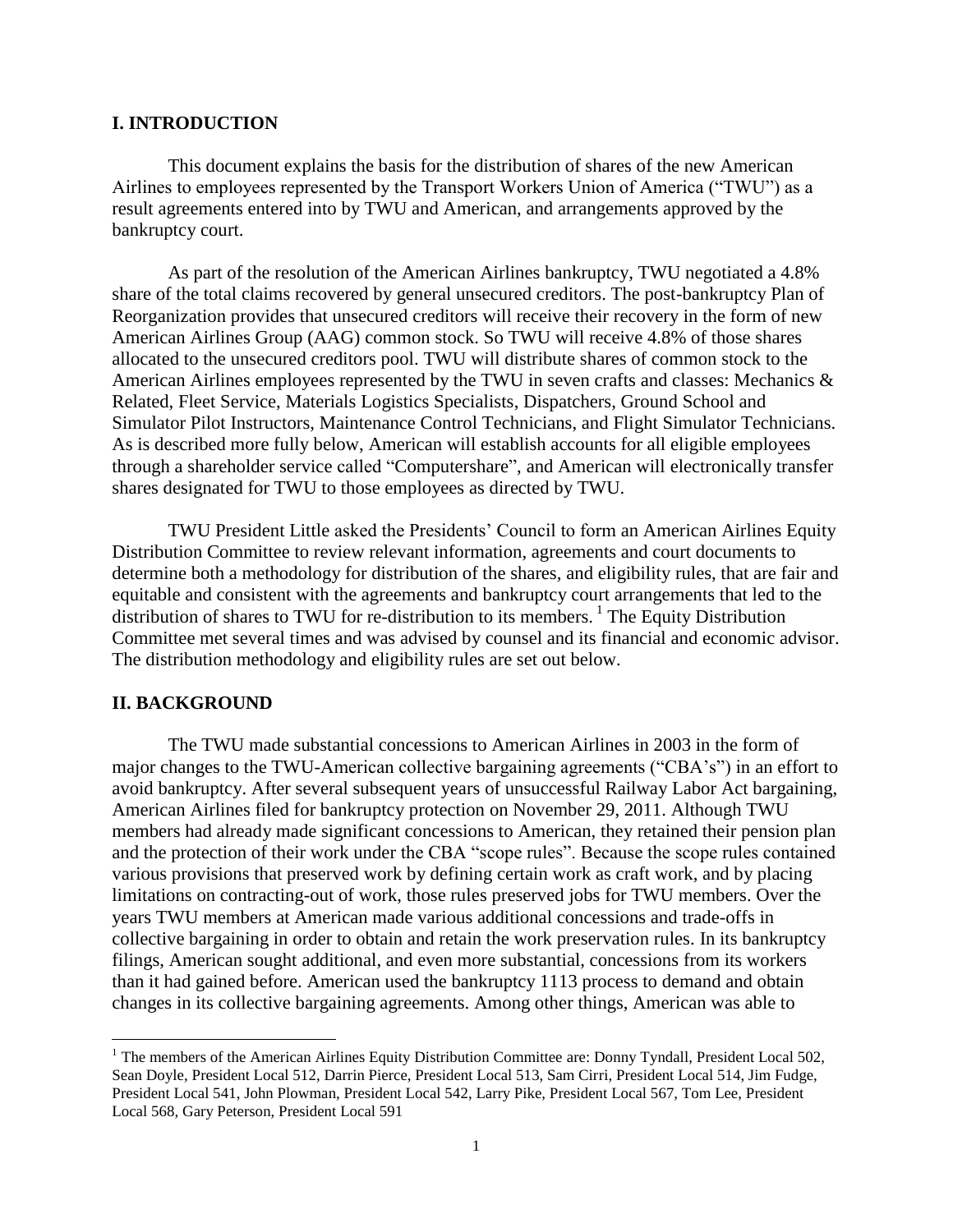freeze its pension plans, as other airlines in bankruptcy had done; American also achieved changes in rules on scope that constituted a reduction in the amount of work preserved for TWU members compared to the more expansive rule**s** that had been in effect for many years.

During the course of the bankruptcy, American agreed to provide financial consideration for certain concessions on scope and pensions which reduced labor costs and were viewed as revenue enhancing for the company. TWU also dismissed certain grievances and settled grievances over health insurance premiums and contracting-out of 757 overhauls. Additionally, TWU invoked the terms of "me-too" agreements that provided that if American provided financial consideration, in any form to another union, which exceeded the value negotiated by TWU, the additional value would be extended to TWU members. The total value of what was to be provided to TWU for distribution to its members was set at 4.8% of the shares to be distributed to American's general unsecured creditors based on the total claims they recover in the bankruptcy proceeding.

The Plan of Reorganization, approved by the bankruptcy court, permits American to pay creditor claims (including the claims of TWU and its members) by issuing common stock. Accordingly, TWU's equity stake to be distributed to its members will be paid out in stock in the new American when American emerges from bankruptcy. The actual number of the shares issued to unsecured creditors will depend on the number of total available shares allocated to stakeholders outside the unsecured creditors pool. Consequently, the exact number of shares issued to the TWU and other unsecured creditors will not be known until all shares are finally allocated The number of shares allocated to stakeholders, other than unsecured creditors, will vary with the stock's trading price under a complicated formula. Generally, the higher the trading price the fewer shares allocated to the unsecured creditors pool including labor.

The initial distribution of shares will occur within a few days after American emerges from bankruptcy, currently projected to be August 31, 2013. In order to avoid downward pressure on the stock price after the initial shares are issued, only about 40 percent to 60 percent of shares will be issued on the first distribution date. Distributions to the other unions and other unsecured creditors will be made on the same timetable as distributions to TWU**.** Subsequent distributions are likely to occur over the next 120 days and may or may not occur at intervals between day 1 and day 120. By the last distribution date the TWU will be guaranteed 4.8% of all shares issued to the unsecured creditors group.<sup>2</sup>

### **III. SOURCES OF FUNDS FOR DISTRIBUTION**

The TWU share of the claims was derived from four sources: 1) collective bargaining agreement concessions in the scope and pension provisions of the CBAs resulting from the Section 1113 process in bankruptcy; 2) a value to TWU under agreements with American that if the company provided financial consideration, in any form, to any other union which exceeded the value negotiated by TWU, the additional value would be extended to TWU members ("me too agreements"); 3) settlement of an International health insurance premiums grievance based on overcharges to TWU members; and 4) settlement of an International grievance concerning

<sup>&</sup>lt;sup>2</sup> The shares issued to TWU are based on the equity in the old American Airlines; set at 72% of the new, postmerger American Airlines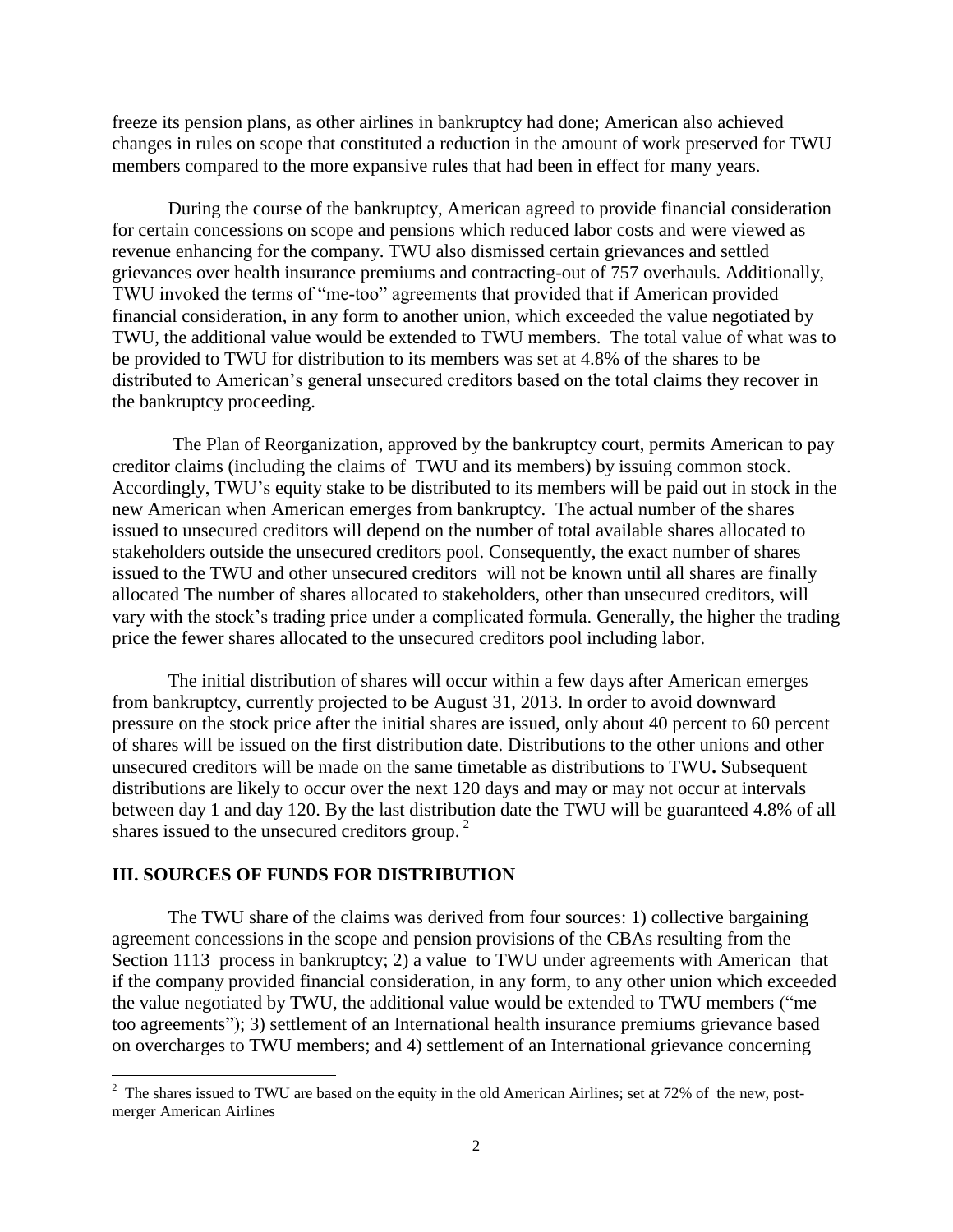American's outsourcing of the overhaul of several 757s.

Nothing in any agreement or court order prescribes a formula or plan of distribution that must be followed by TWU in allotting shares of the TWU equity to its members. In exercising its discretion to devise a plan, TWU, acting through the Committee of Presidents, has viewed itself as bound only to produce a fair and equitable plan. TWU has further determined that to maximize fairness, the Plan should reflect the origins of the various components of the 4.8% number. These are: changes in the scope provisions of the CBAs, the pension freeze; the carrier's "me too" obligation to TWU; and TWU's granting to the company a release from liability in two grievances (the 757 outsourcing grievance, and the healthcare premium grievance) that were never actually decided by an arbitrator.

It is not possible to devise a distribution formula precisely tailored to compensate individuals for how they are effected by each factor that contributed to the 4.8% number: because so many of the factors look to the future to harm that is uncertain or may not be measurable for years. TWU has therefore determined to divide up the 4.8% in terms of the origins of each component, and to create a different distribution scheme for each component, with each based on the named factors that are particularly significant for a fair distribution in each case.

Identified below is the size of each component of the equity, and the factors which TWU chose to rely on in order to most fairly distribute the amount of equity represented by each component.

#### **IV. DIVISION AMONG TWU REPRESENTED CRAFTS/CLASSES**

All crafts/classes represented by TWU will participate in the distribution based on their concessions that produced labor cost savings for American that resulted in a 17.47% across-theboard reduction in labor costs for TWU represented crafts/classes. Distribution of total savings by craft/class was as follows: Mechanics & Related-54.63%, Fleet Service-37.6%, Materials Logistics Specialists -4.5%, Dispatchers-1.07%, Ground School and Simulator Pilot Instructors - 1.06%, Maintenance Control Technicians -0.64%, Flight Simulator Technicians-0.43.% . These percentages are based on the number of employees in each craft/class and the relative size of the labor cost savings American obtained from each craft/class. Application of the 17.47% reduction for each craft/class resulted in different amounts of cost savings from each group because of the varied size of labor costs. Shares will be distributed to each group based on the relative size of the cost savings realized from each group.

#### **V. COMPONENTS OF THE DISTRIBUTION OF EQUITY TO ELIGIBLE PERSONS**

Shares distributed to individuals will be distributed somewhat differently based on the nature and source of the TWU shares.

59.89% of the total shares allocated to TWU are directly related to the scope and pension changes. Together, the value of concessions in those two areas was \$233.1 million per year for each year of the contract; 70.03% of this is scope related, and 29.97% is pension related. This equals 41.94% for scope, and 17.95% for pension). The distribution to members for the scope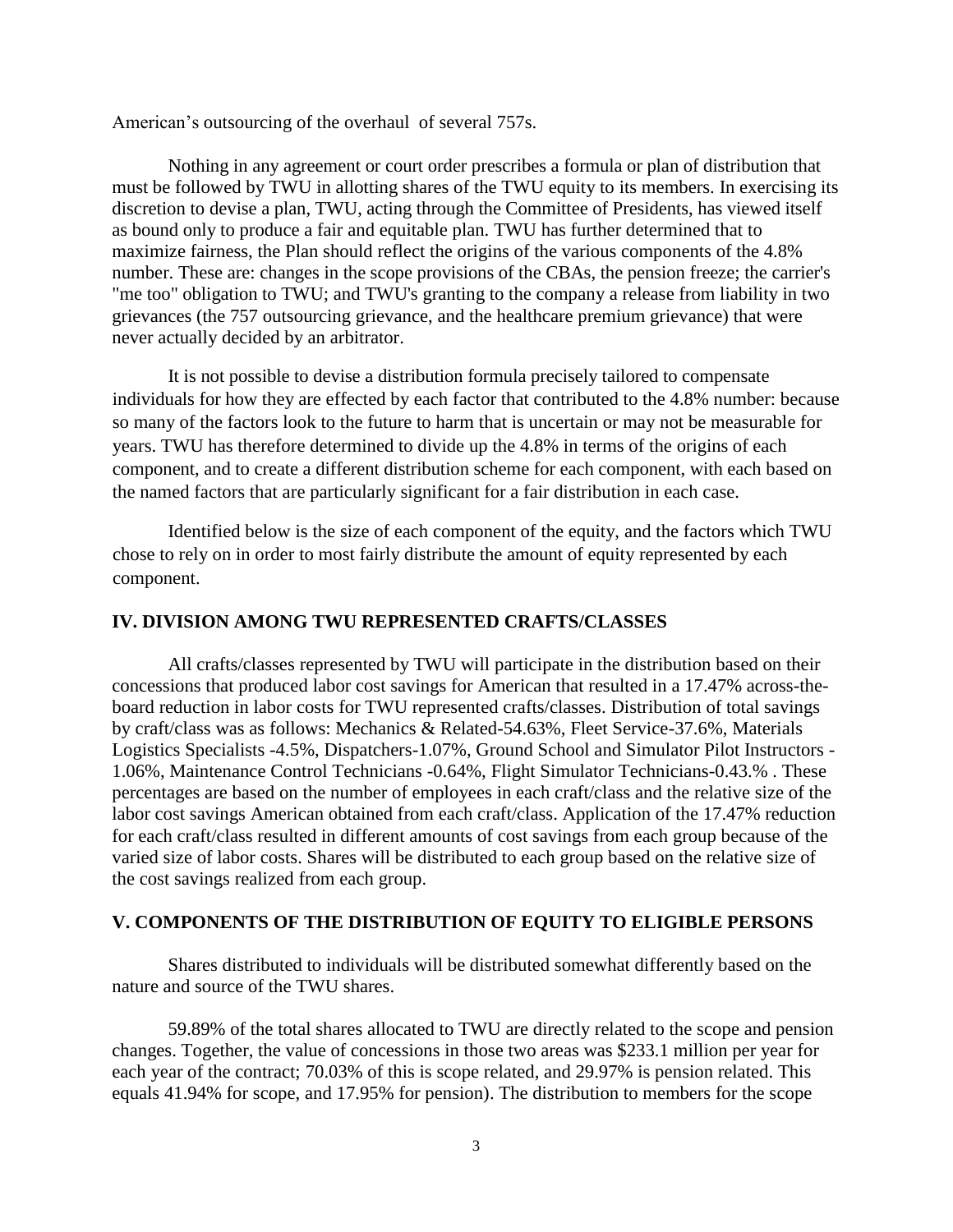portion of the shares is based on two equally weighted factors -- the straight time "all-in" rate of the eligible employees, and their years of service, both as of the date on which American filed for bankruptcy (November 29, 2011). The distribution to members for the pension portion of the shares is based on straight time "all-in" rate of the eligible employees on November 29, 2011.

35.42% of the total shares is a result of the "me too" agreements and will be divided among all eligible persons on a per capita basis (equal shares per person).

The health insurance grievance was settled for an estimated \$10 million. This portion of the shares will be divided per capita among the persons covered by the grievance. Based on the implied value of the TWU's share of the estimated gross unsecured claims pool, payment for the health insurance grievance is equivalent to 2.86% of the total TWU shares.

The 757 overhaul contracting-out case was settled for an estimated \$6.4 million. Based on the implied value of the TWU's share of the estimated gross unsecured claims pool, the grievance is equivalent to 1.83% of the total TWU shares to be divided among those who could have done the work as well as support workers and backshop workers.

## **Summary of distribution of shares by component of the total shares to TWU:**

| Component           | Distribution | Distribution of        |  |
|---------------------|--------------|------------------------|--|
|                     | of 4.8%      | <b>Total TWU Share</b> |  |
| Scope               | 2.0132%      | 41.94%                 |  |
| Pension             | 0.8617%      | 17.95%                 |  |
| Me-Too              | 1.700%       | 35.42%                 |  |
| <b>HI</b> Grievance | 0.1373%      | 2.86%                  |  |
| 757 Grievance       | 0.0878%      | 1.83%                  |  |
| Totals              | 4.8000%      | 100.00%                |  |

# **VI. FORMULA FOR DISTRIBUTION OF SHARES AMONG TWU REPRESENTED GROUPS**

The formula for distribution among the TWU represented crafts/classes is as follows:

Step 1 – Group Allocation –

The aggregate value of all TWU concessions for all 7 crafts/classes reduced total labor costs for the company by 17.47% (average over 6-year period). Accordingly, each craft/class will receive a share of the total 4.8% stake equal to its proportionate contribution to total concessions based 17.47% of labor cost savings for each craft/class as follows:

| Craft/Class          | Distribution of TWU |  |  |
|----------------------|---------------------|--|--|
|                      | <b>Total Share</b>  |  |  |
| Mechanic & Related   | 54.63%              |  |  |
| <b>Fleet Service</b> | 37.66%              |  |  |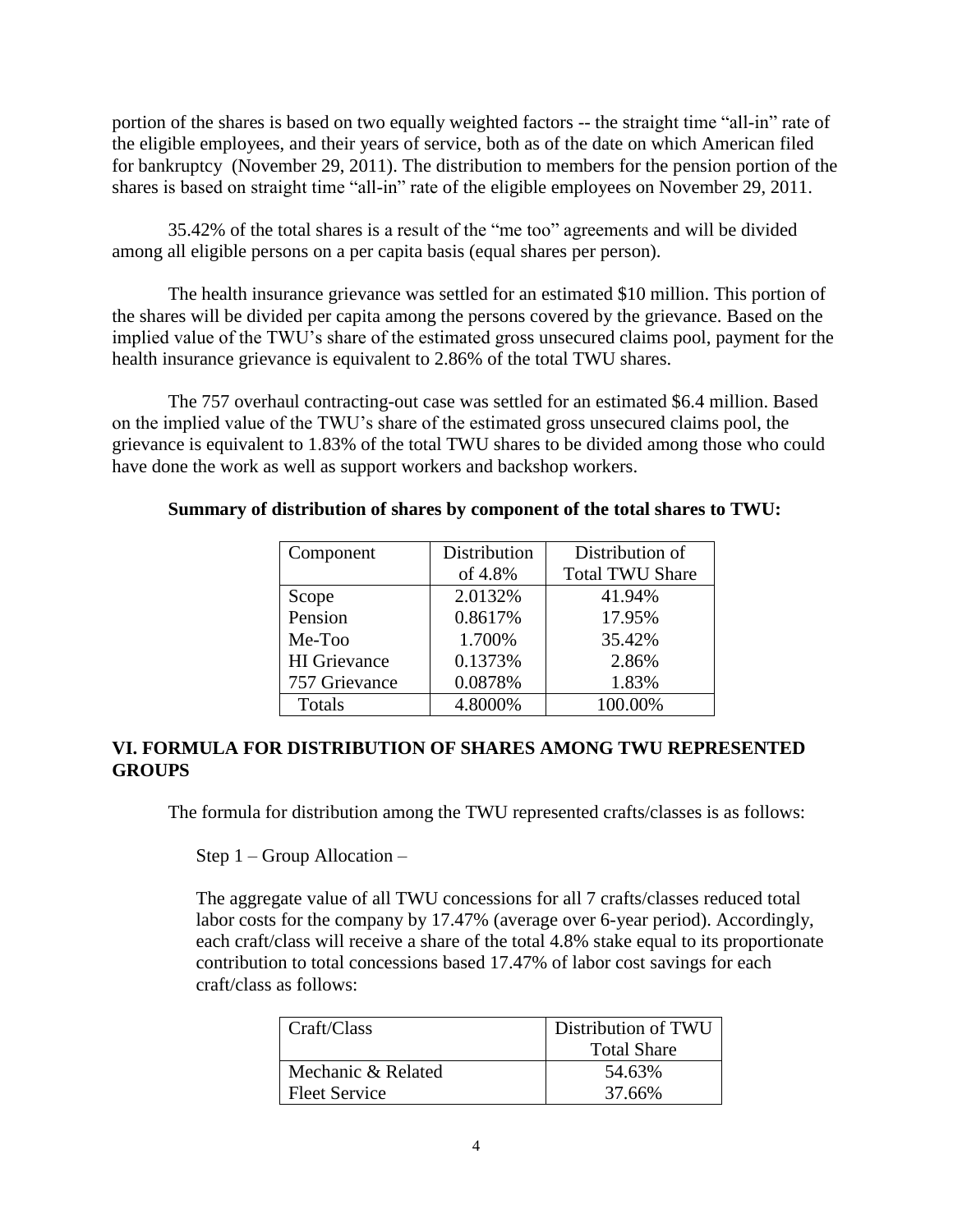| Materials Logistics Spec.s   | 4.50%   |
|------------------------------|---------|
| Dispatch                     | 1.07%   |
| <b>Flight Instructors</b>    | 1.06%   |
| Maintenance Control Tech.s   | 0.64%   |
| <b>Simulator Technicians</b> | 0.43%   |
| Total                        | 100.00% |

Step 2-Allocation by Component and Group Share

Each unit will receive a portion of the TWU total share**s** based upon its contribution to aggregate concessions derived under Step 1 as follows:

| Unit               | Outsource/Scope | Pension  | Me-Too   | Health Ins. | 757     |
|--------------------|-----------------|----------|----------|-------------|---------|
| M&R                | 22.9147%        | 9.8081%  | 19.3498% | 1.5628%     | 1.8292% |
| <b>FSC</b>         | 15.7965%        | 6.7613%  | 13.3390% | 1.0773%     |         |
| <b>MLS</b>         | 1.8860%         | 0.8073%  | 1.5926%  | 0.1286\%    |         |
| Dispatch           | 0.4498%         | 0.1925\% | 0.3798%  | 0.0307%     |         |
| <b>Instructors</b> | 0.4441\%        | 0.1901\% | 0.3750\% | 0.0303%     |         |
| <b>MCT</b>         | 0.2697%         | 0.1154%  | 0.2277%  | 0.0184%     |         |
| Sim Tech           | 0.1809%         | 0.0774%  | 0.1528%  | 0.0123%     |         |
| Totals             | 41.9417%        | 17.9521% | 35.4167% | 2.8604%     | 1.8292% |

Step 3 -Individual Allocation – Distributions to individuals within each unit varies for the various components:

Scope – distribution will be based on relative straight-time wage rate (including all premiums – i.e. license, skill, shift etc.) and relative years of service, both as of November 29, 2011. The straight time "all-in" rate and years of service elements are weighted equally.

Pension -- distribution will be based on relative straight-time wage rate (including all premiums – i.e. license, skill, shift etc.).

Me-Too – equal number of shares per eligible person

Health Insurance Grievance – equal number of shares per eligible person

757 Outsourcing Grievance -- based on relative straight-time wage rate (including all premiums – i.e. license, skill, shift etc.) for all affected persons.

Initially 5% of the distribution will be held back as a reserve to deal with inaccuracies, appeals, litigation costs etc. (see below part VI), so only 95% of the shares will be distributed until matters for which the reserve is held are resolved; once all of those matters are resolved, the remainder will be distributed to eligible participants using the same formulas as were used for the original distributions except for minimal remainder amounts.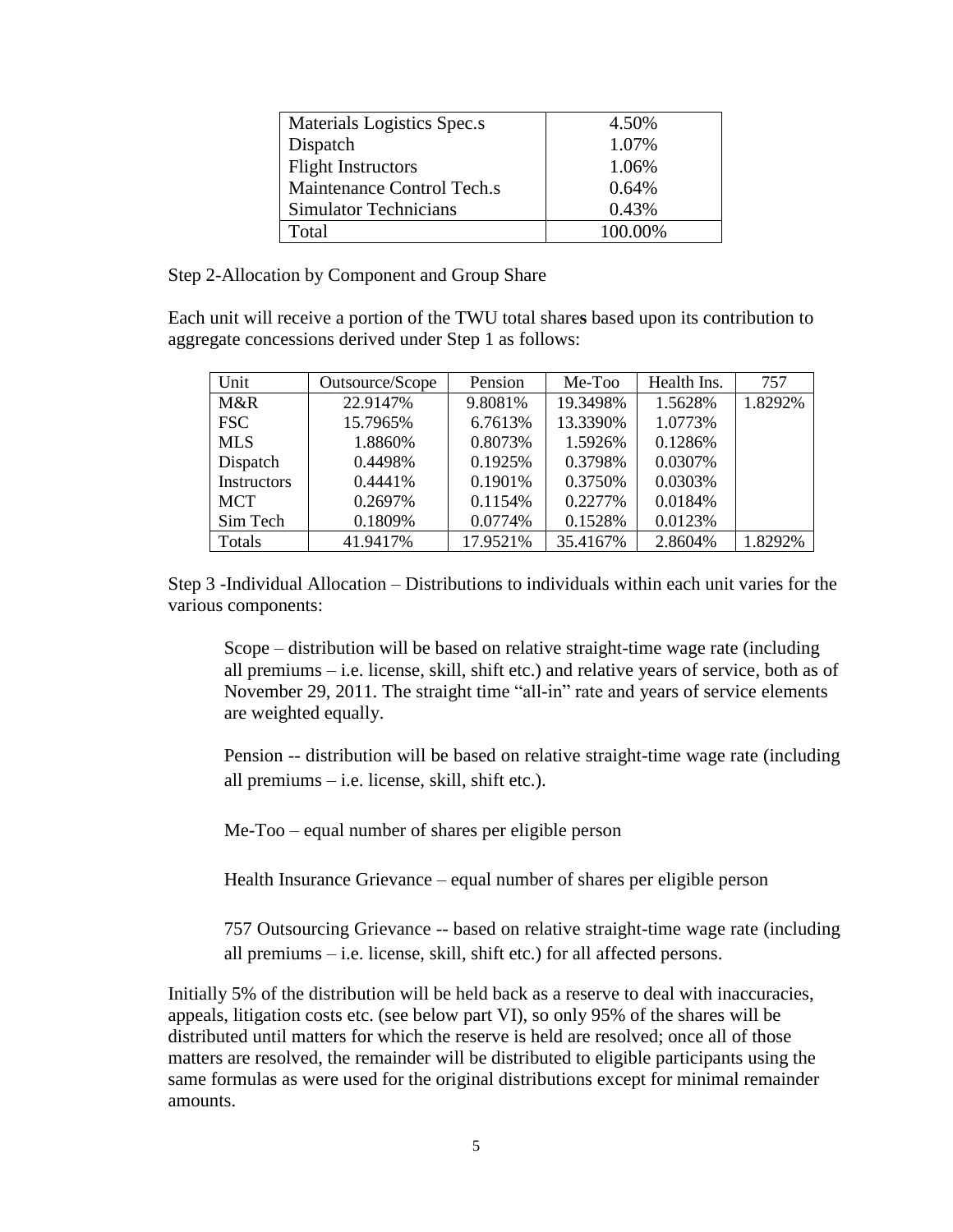#### **VII. ELIGIBILITY RULES**

#### **A. Minimum Eligibility**

To be minimally eligible to share in a portion of the distribution, an employee must have been in an employment relationship with American Airlines in a TWU represented craft/class on the date American filed for bankruptcy (November 29, 2011), and in an employment relationship with American Airlines in a TWU represented craft/class on the closing date for participation in the distribution (July 26, 2013). The period between November 29, 2011 and July 26, 2013 is the "eligibility period". However, persons in certain categories who do not meet these criteria for reasons beyond their control are eligible to participate.

November 29, 2011 was picked as the start date for the eligibility period because the bankruptcy filing was effectively the end of the old American Airlines. It was also what gave American the ability and leverage to obtain changes in the pension plan and the scope rules that will lead to substantial cost savings for the new American Airlines; and American's labor costs as of that date were the predicate for American's base case for its demands for concessions. Anyone who hired on or after November 29, 2011 did so knowing that the post-bankruptcy company would be a different company operating under different collective bargaining agreements. July 26, 2013 was picked as the end date because the TWU will have to provide American with a list of persons eligible to receive shares, and the amounts of shares for each of them, in time for the initial distribution which is expected to be the end of August.

Part time employees will share at 70% of the rate for full time employees. This percentage was chosen because it represents the system average hours worked for part time employees on November 29, 2011**,** and the 70% ratio was used in the bankruptcy case to value labor cost savings obtained from part time employees. Employees will be classified as part time or full time for the distribution based on their status as of November 29, 2011.

Persons in certain situations were deemed eligible to participate in the distribution even though they were not in an employment relationship with American Airlines in a TWU represented craft/class at the start of the eligibility period or during the entire eligibility period because they would not meet the basic eligibility requirements for reasons beyond their control. These categories are described below. Persons in certain other circumstances who had been in a TWU represented craft/class prior to the bankruptcy filing, or after the filing, were deemed ineligible to participate in the distribution because they were not in an employment relationship with American Airlines in a TWU represented craft/class at the start of the eligibility period or during the entire eligibility period as a result of decisions, actions or events within their control. Those categories are also described below. And persons who entered or renewed an employment relationship with American in a TWU represented craft/class after the bankruptcy filing were also deemed ineligible to participate in the distribution.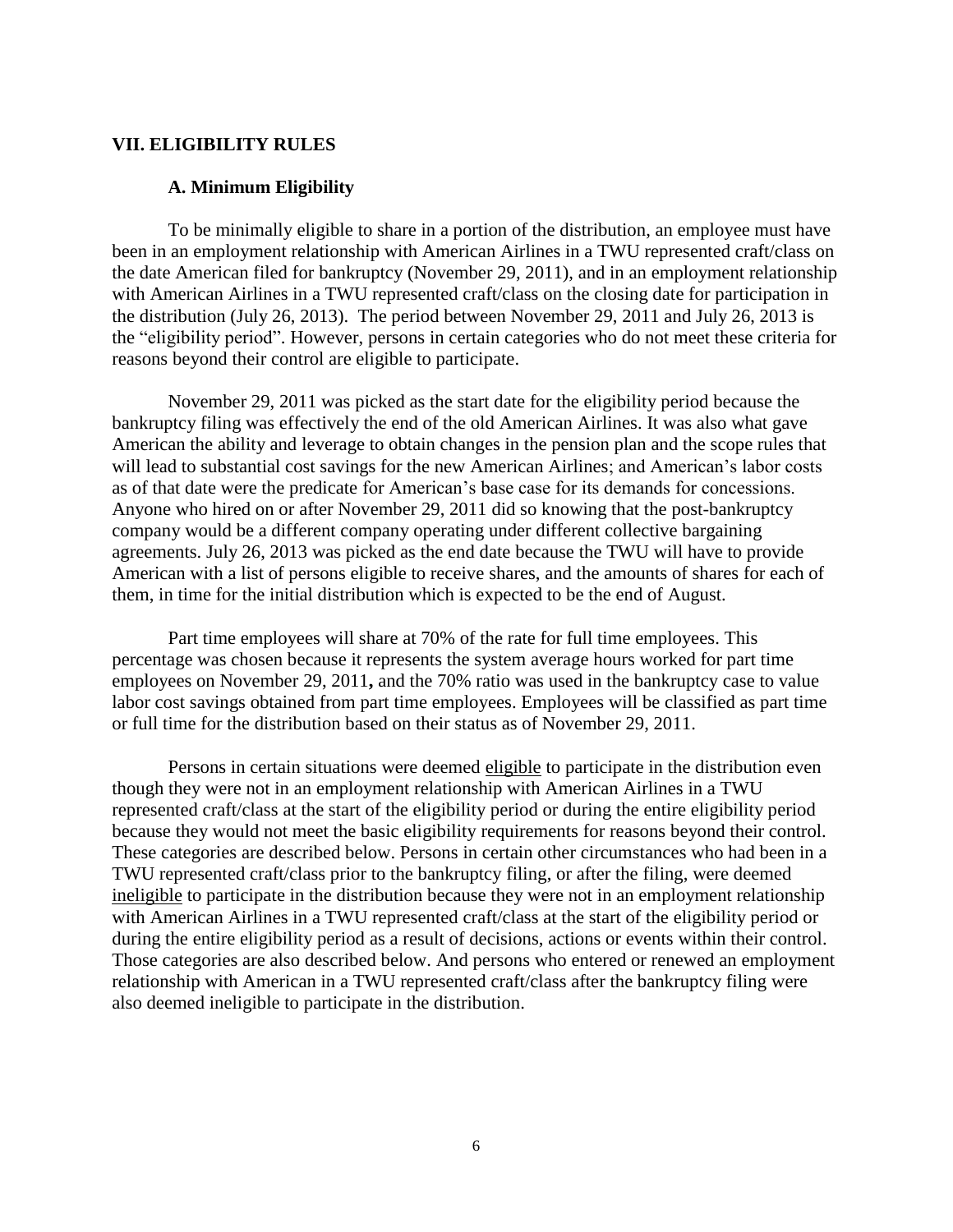**B. Persons eligible to participate in the distribution even though they were not in an employment relationship with American Airlines in a TWU represented craft/class at the start of the eligibility period or during the entire eligibility period (November 29, 2011-July 26, 2013):**

1. Persons discharged prior to or during the eligibility period and reinstated

2. Persons discharged prior to or during the eligibility period and a grievance is pending are potentially eligible if they are returned to work (to be paid out of reserve)

3. Persons deceased during eligibility period (beneficiary as designated in American Airlines' records will be paid the deceased person's share)

4. Persons injured on duty during the eligibility period**,** and persons whose injured on duty five year medical leave under Article 17 expired during the eligibility period (including those who leave employment with American during that time)

5. Persons on approved leave of absence set forth in Article 17 of the collective bargaining agreement such as military leave, long term disability, short term disability, injury on duty, sick leave of absence, maternity/paternity leave, FMLA leave, overage leave, personal leave, government leave and union business leave

on approved leave at the beginning of the eligibility period and end of the eligibility period (administratively still part of company)

on payroll at the beginning date of eligibility period and on approved leave at the end of the eligibility period (administratively still part of company)

on approved leave on beginning of the eligibility period and on payroll at the end of the eligibility period (administratively still part of company)

6. Persons furloughed during the eligibility period with recall rights, and persons furloughed prior to the eligibility period and recalled during the eligibility period

7. Persons who moved to management positions from TWU-represented craft/class positions within six months of the start of, or during, the eligibility period, and who returned to a TWU- represented craft/class position within six months of leaving

8. Title II Cabin Cleaners and Utility persons whose classifications were eliminated.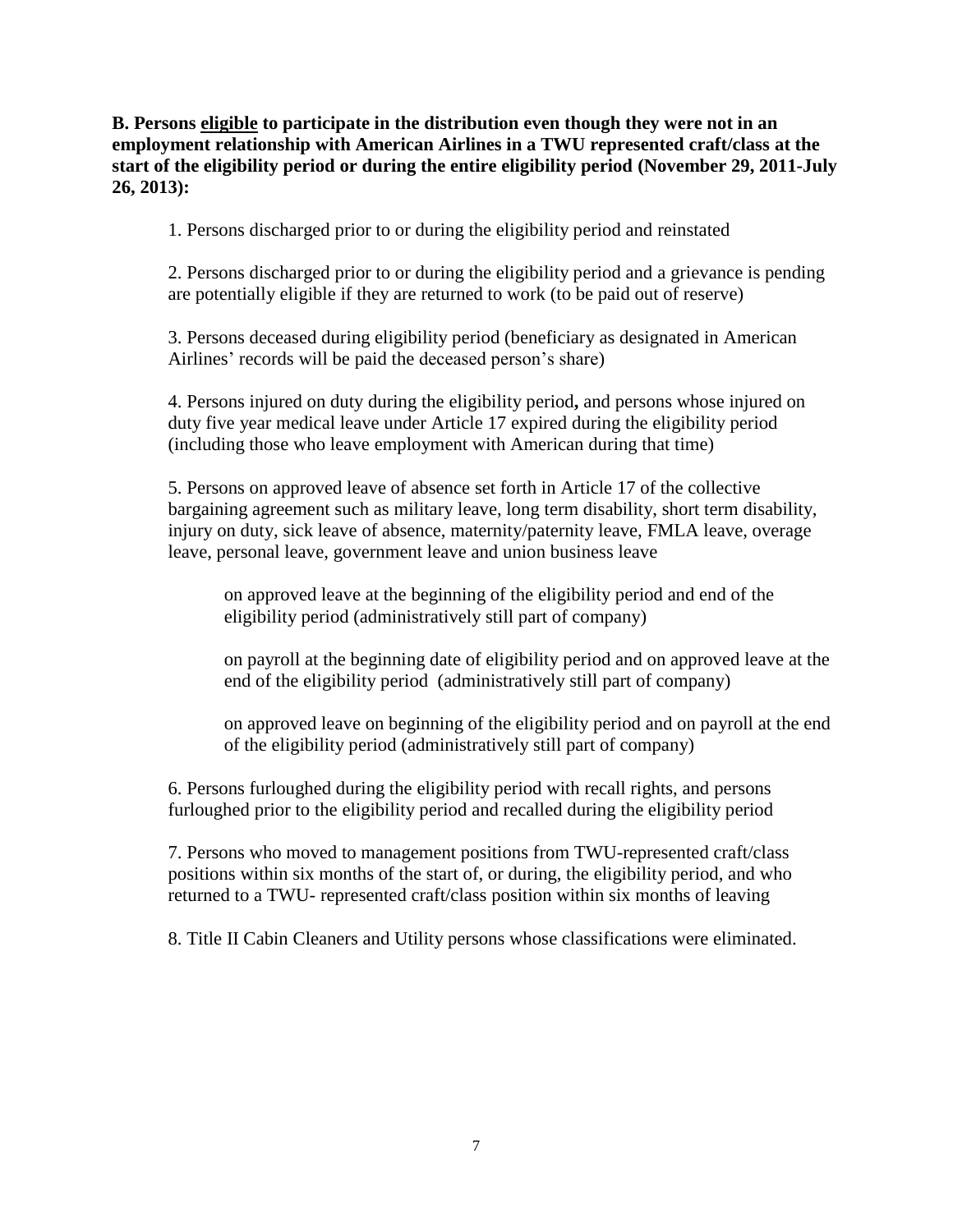**C. Persons ineligible to participate in the distribution who had been employed by American Airlines in a TWU represented craft/class prior the bankruptcy filing but whose situation changed during the eligibility period (November 29, 2011-July 26, 2013) for reasons they could control or who entered or renewed an employment relationship after the bankruptcy filing** 

- 1. Those who accepted early outs or "stand-in-steads"
- 2. Persons discharged prior to or during the eligibility period who were not reinstated
- 3. Persons newly hired during or after the eligibility period

4. Those who resigned, retired, or quit prior to, or during, the eligibility period

5. Persons not on payroll and not on approved leave on either the beginning or end dates of the eligibility period

6. Persons who were furloughed before the eligibility period and were recalled after the end of the eligibility period or who have not been recalled

6. Those who entered or left a TWU represented craft/class and moved to a non-TWU represented position at American during the eligibility period

8. Those who moved to management positions from TWU represented craft/class positions prior to the start of the eligibility period or during the eligibility period, who did not return to a TWU represented craft/class position within six months of leaving

#### **D. Eligibility to Share in Distribution for the Health Insurance Grievance**

TWU will set aside shares deemed to be sufficient to cover the \$10 million value for this claim, and those shares will be distributed among persons covered by the grievance based on the number of months in a TWU-represented craft/class and whether they paid for health insurance during the time period covered by the grievance through the bankruptcy filing date (**October 1, 2010–**November 29, 2011). Because shares distributed as a part of the settlement of this grievance are for a pre-existing and pending grievance, persons who retired, resigned, accepted an early-out or stand-in-stead or quit who were covered by the grievance will participate in the distribution of shares for the grievance.

#### **E. Eligibility to Share in the Distribution for 757 Overhaul Outsourcing Grievance**

TWU will set aside shares deemed to be sufficient to cover the \$6.4 million value for this grievance, and those shares will be set aside to be distributed among the employees covered by the grievance. Eligible persons are those who could have done the work, support workers and backshop workers during the period covered by the grievance -September 29, 2011(date of notice of outsourcing) –November 29, 2011. The group of eligible persons will be determined in arbitration. Because shares distributed as a part of the settlement of this grievance are for a pre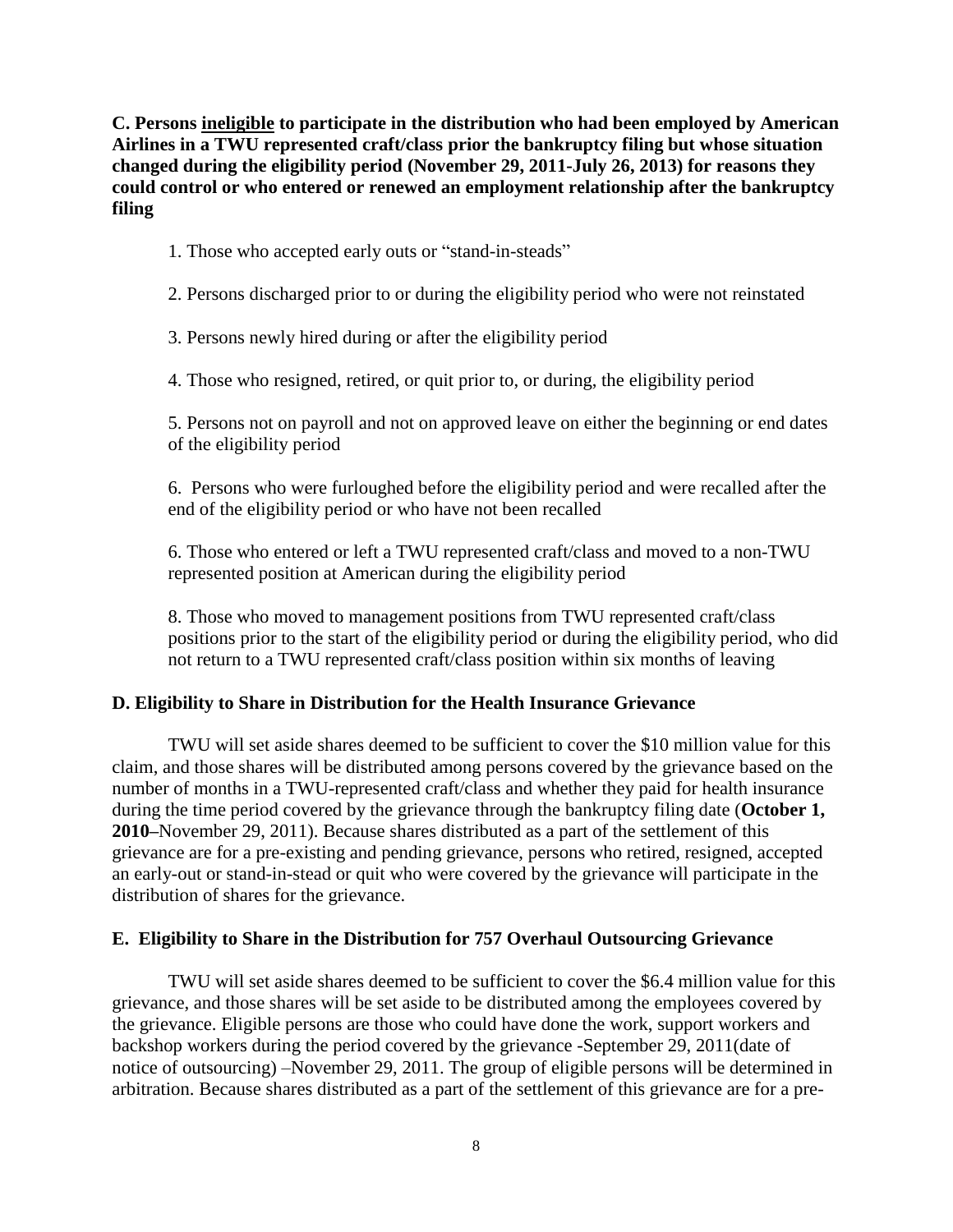existing and pending grievance, persons who retired, resigned, accepted an early-out or stand-instead or quit who were covered by the grievance will participate in the distribution of shares for the grievance.

# **VI. ADMINISTRATIVE MATTERS**

### **A. Notice of Eligibility and Payroll Information**

Prior to the actual stock distribution, TWU will notify TWU-represented employees of American regarding their eligibility status and the payroll information (such as position and years of service on the bankruptcy filing date) to be used to determine their participation in the distribution as well as the percentage of the shares they will receive. TWU will also publicize that those notices have been issued. Employees will have an opportunity to correct errors in payroll information received from American and/or to appeal eligibility determinations.

### **B. Time of Distribution**

American will pay out individual shares over time. There will be an initial distribution, and there probably will be additional distributions during the 120 day period as necessary ensure that at the end of the 120 day period, the distribution to TWU equals 4.8% of the shares issued to unsecured creditors.

### **C. Individual Employee Accounts**

American will establish "Computershare" accounts for all eligible employees and will electronically transfer shares designated for TWU to those employees as directed by TWU. The shares in employee Computershare accounts will appear shortly after American deposits them. Employees will be notified when they have shares in their Computershare accounts. Once shares are in the Computershare accounts, employees may sell them or hold them for sale at a later date; although there may be a delay in the ability of employees to sell the shares so as to protect the price of the stock from declining due to a flooding of the market with shares being sold and/or to finalize sales of shares to pay withholding taxes. Computershare will execute the sale of the stock and send a check based on the number of shares sold and the price of the stock at the time of the sale. Employees will be able to roll shares into another stock account.

## **D. TWU Reserve**

TWU will reserve 5% of the shares issued to cover inaccuracies (payroll errors, incorrect payouts), appeals, administrative expenses, legal costs and expenses for Locals whose officers are on Equity Committee. Any amounts not spent will be distributed in accordance with the above rules, except for minimal amounts where the cost of distribution exceeds the value of shares to be distributed.